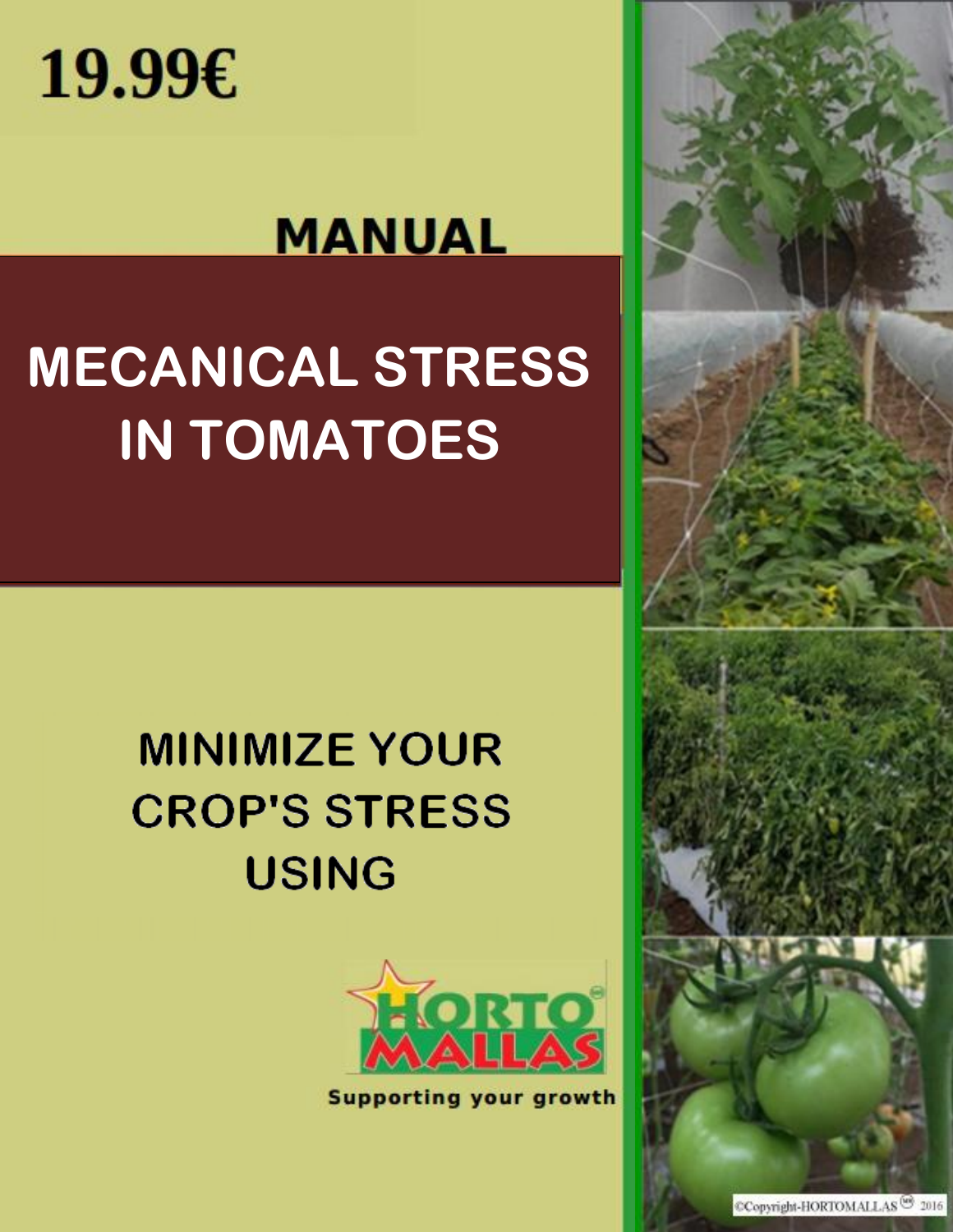#### **CONTENTS**

|                                                               | 1  |
|---------------------------------------------------------------|----|
|                                                               | З  |
|                                                               | 3  |
|                                                               | 3  |
|                                                               | З  |
|                                                               | 3  |
|                                                               | 4  |
|                                                               | 4  |
|                                                               | 5  |
|                                                               | 5  |
|                                                               | 5  |
|                                                               | 4  |
|                                                               | 4  |
|                                                               | 4  |
|                                                               | 6  |
|                                                               | 6  |
|                                                               | 7  |
| The financial and industrial importance of tomato cultivation | 7  |
|                                                               | 8  |
|                                                               | 8  |
|                                                               | 8  |
|                                                               | 8  |
|                                                               | 9  |
|                                                               | 9  |
|                                                               | 9  |
|                                                               | 9  |
|                                                               | 9  |
|                                                               | 10 |
|                                                               | 10 |
|                                                               | 11 |
|                                                               | 12 |
|                                                               | 12 |
|                                                               | 14 |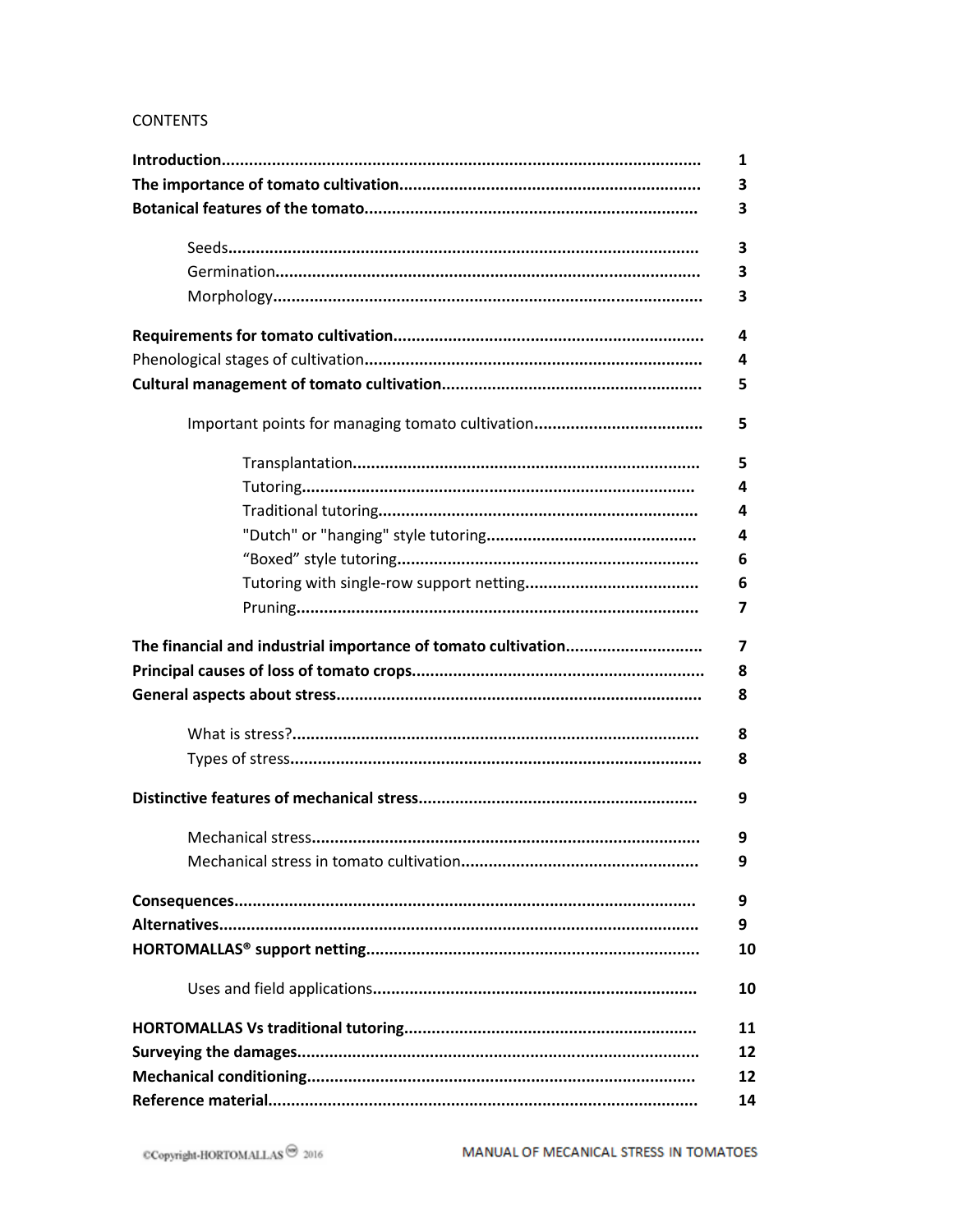### **A NOTE OF THANKS**

Thanks to HORTOMALLAS® and to the support of all the tomato farmers (Solanum lycopersicum L.),this manual has been compiled to provide information about the mechanical stress experienced by tomato plants during cultivation.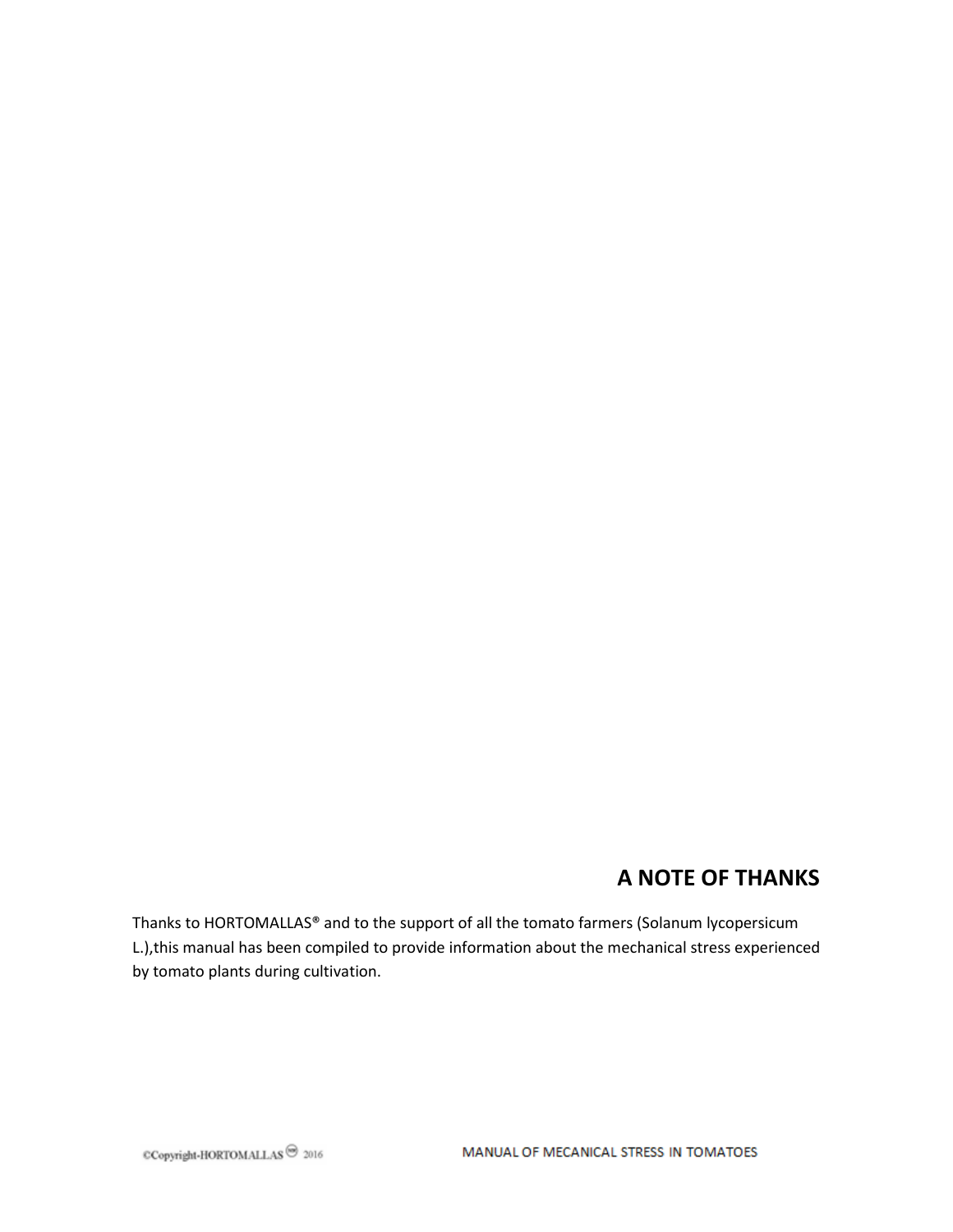### **OVERVIEW**

#### **WHAT IS MECHANICAL STRESS?**

Mechanical stress is the cause of reduced yields in farming, due to natural factors and agricultural tasks carried out in the field. It is important to point out that the damages occur during the developmental stages of the crop's growth.

In Mexico, each hectare of tomato plants produces 39.5 tonnes per hectare in open fields and sheltered crops can yield up to 350 tonnes per hectare. Tomatoes are sold for US\$1.25 (based on the average price per kilogram) in boxes of 25lb (11.33 kg) for a price of US\$14.16 per box (figures taken from INFOACERCA). Given that up to 18% of the yield can be lost due to mechanical stress, we could be talking about losses of up to 7,100 kg per hectare, with a value of US\$8.887.50.

As well as providing an excellent tutoring support system, HORTOMALLAS® support netting also reduces the handling of the plants and reduces both labour costs and mechanical stress caused by tutoring. Additionally, using support netting facilitates farming duties such as pruning and clearing the undergrowth.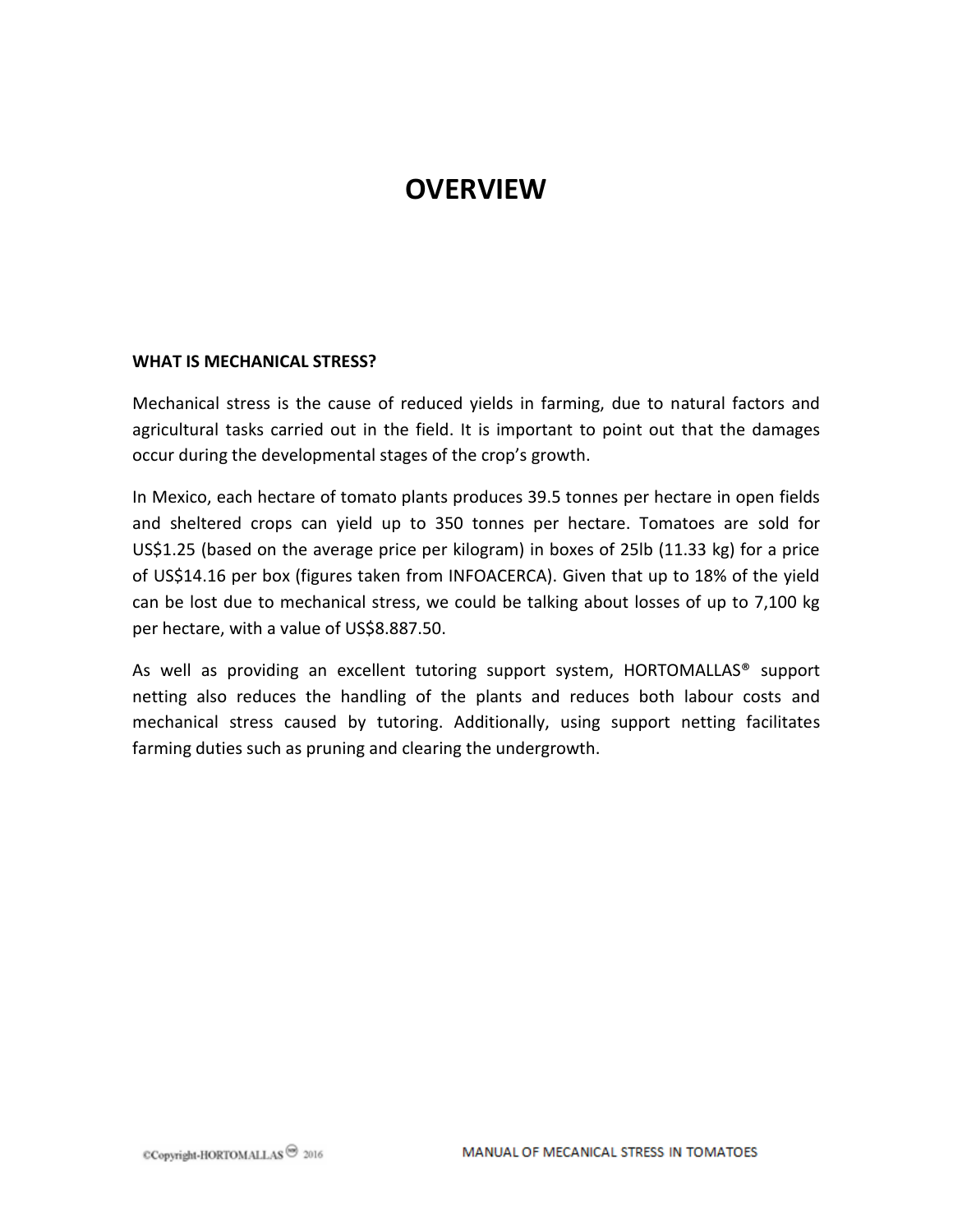#### INTRODUCTION

The tomato (Solanum lycopersicum L.) is a plant from the Solanaceae family, a shrub with initially upright vegetation whose leaves consist of various alternating folioles (small leaves).

According to FAO figures , between the 50 main producers of the plant, 156,574,846 tonnes of tomatoes were produced in 2016. China was top of the list with 50,552,200 tonnes and the United States was in third place with 12,574,550 tonnes. Mexico is among the major producers: in first place as an exporter of tomatoes, annually distributing around 50% of the 3,282,583 tonnes of tomatoes it produces (1). The importance of this crop lies in its culinary use as an accompaniment in salads and as a condiment in sauces. For all of the above reasons, we must find solutions for the factors that reduce the yields of this crop.



HORTOMALLAS® support netting in greenhouse tomato cultivation

Mechanical stress in plants can be caused by wind and rain but is principally due to handling the plants when carrying out agricultural and horticultural tasks (2). These factors cause significant losses of up to 18% in the yields of each crop cycle.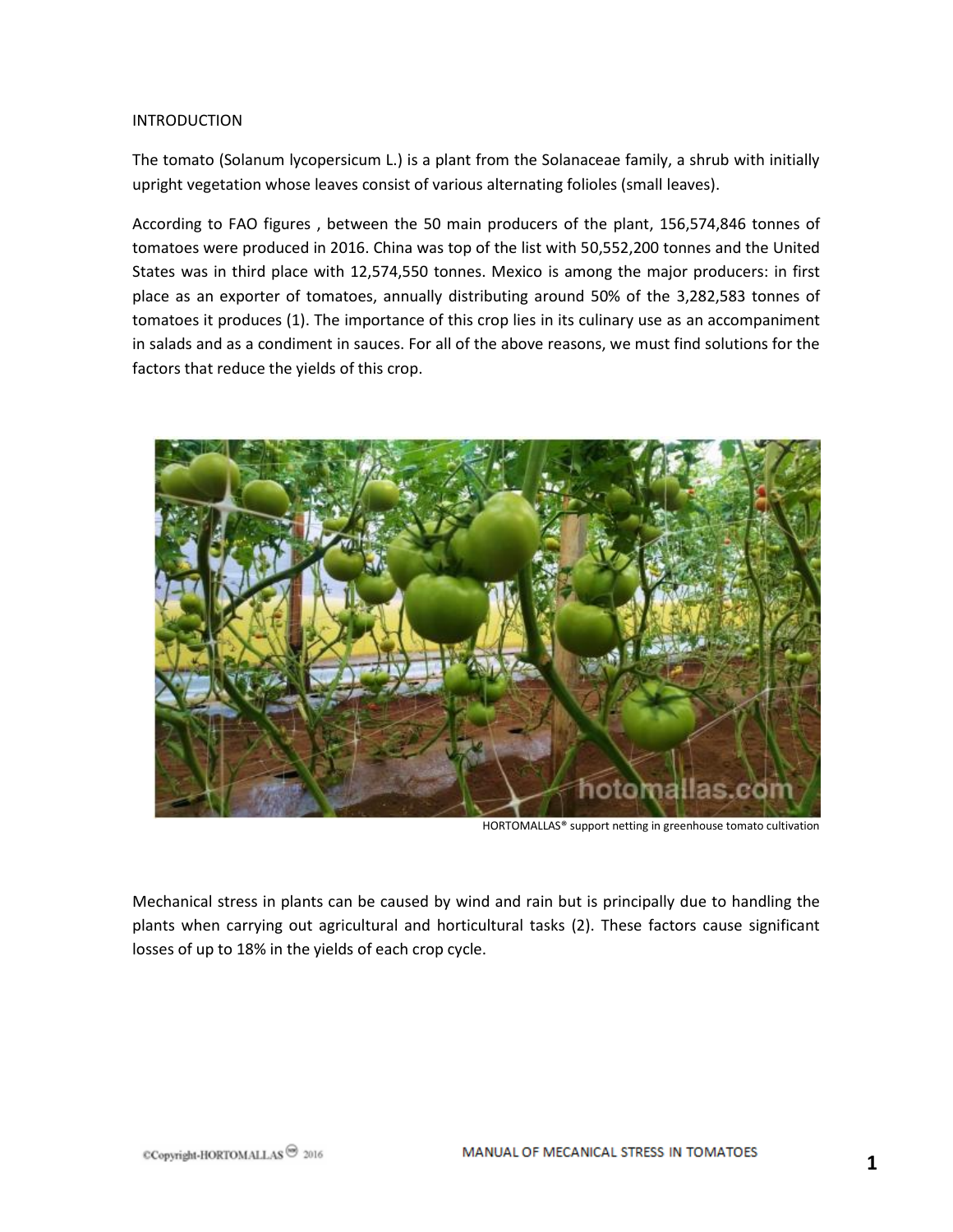As with horticulture in general, alternative technological innovations exist which can enable a farmer to exceed average crop yields of tomatoes. Tutoring with support netting is an alternative technology within any farmer's reach since, unlike other options, it does not require a large financial investment.



Using HORTOMALLAS® in open-field tomato production

Implementing this tutoring technique reduces the mechanical stress caused by maintenance activities which are necessary to care for the plants as well as various environmental factors such as the rain and wind, which affect crops in open fields.

When support netting is used instead of raffia for example, it assists the growth of the plant by providing good support. It also facilitates processes such as fertilization, fumigation, clearing of undergrowth, pruning and harvesting, and reduces the occurrence of mechanical stimuli which reduce yields.



Installing HORTOMALLLAS® support netting in open air tomato cultivation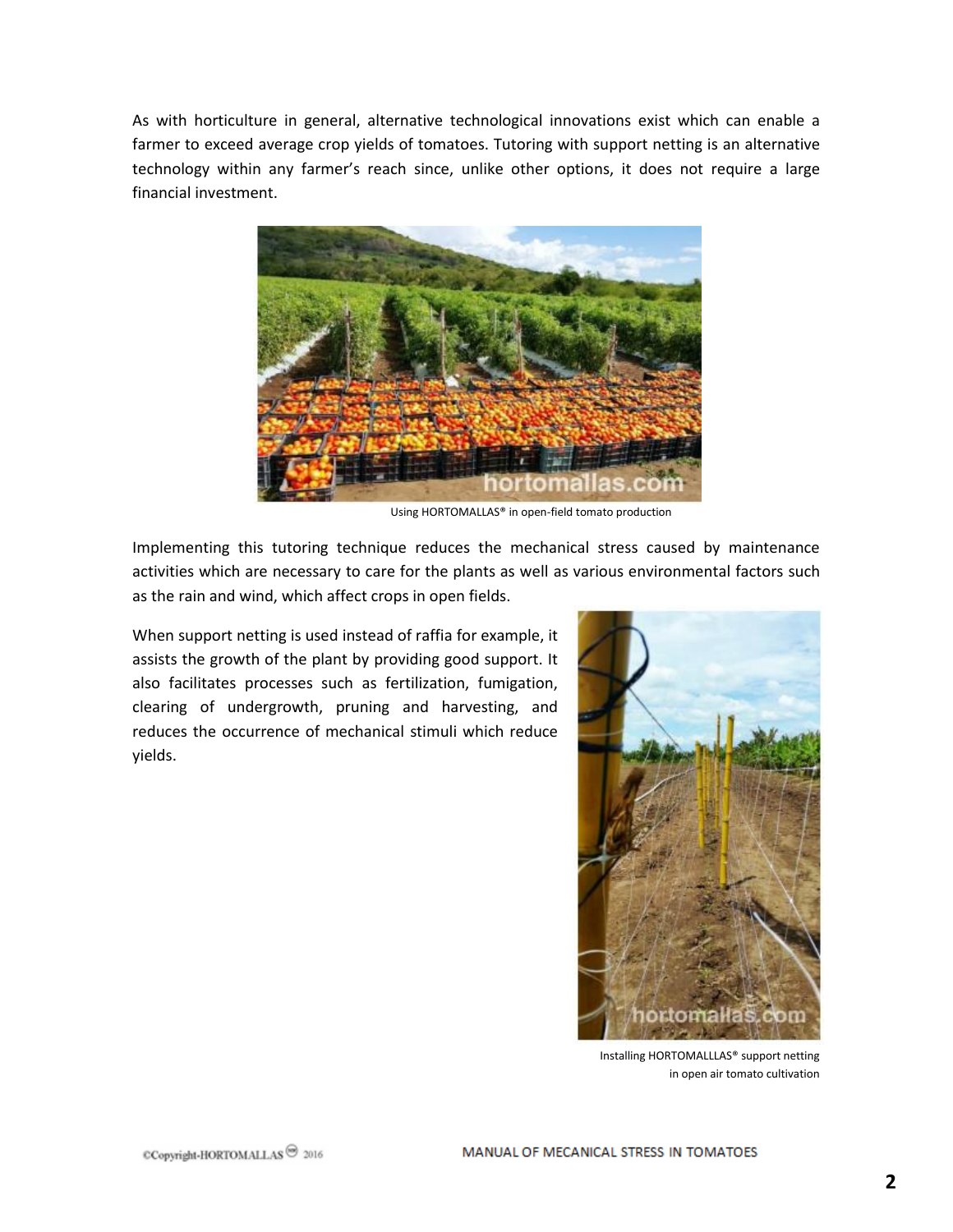#### **THE CROP**

#### **THE IMPORTANCE OF TOMATOES**

The tomato is one of the most important crops in terms of financial revenue and dietary importance. As one of the most cultivated crops, it is famed as the most consumed fruit eaten by man and is used as an accompaniment and condiment in a multitude of dishes around the world.

#### **Botanical features of the tomato**

Its scientific name is Solanum lycopersicum L. and it is a semi-erect shrub-like plant. Its growth depends on the genetic make-up of the hybrid or variety being cultivated.

#### **Taxonomic classification**

Kingdom: Plantae Division: Tracheophyte Class: Magnoliopsida Order: Solanales Family: Solanaceae Genus: Solanum Species: Solanum lycopersicum L.



Tomato plant tutored using double rowed support netting

The tomato seed is flat and lenticular with the approximate dimensions of  $3 \times 2 \times 1$  mm. For longterm preservation a 5.5% humidity level is recommended.

#### **Germination**

**Seed**

Germination usually occurs in three stages:

- Quick absorption of water 20 hours.
- Rest for 40 hours.
- Growth resulting from the germination of the plant.

#### **Morphology**

The roots of the plant have ramification and its angled stems are semi-ligneous, hairy and have a very distinctive smell. It is an erect, angiosperm plant, with hermaphrodite flowers which means that when it enters the reproductive stage its flowers contain both the male and female parts.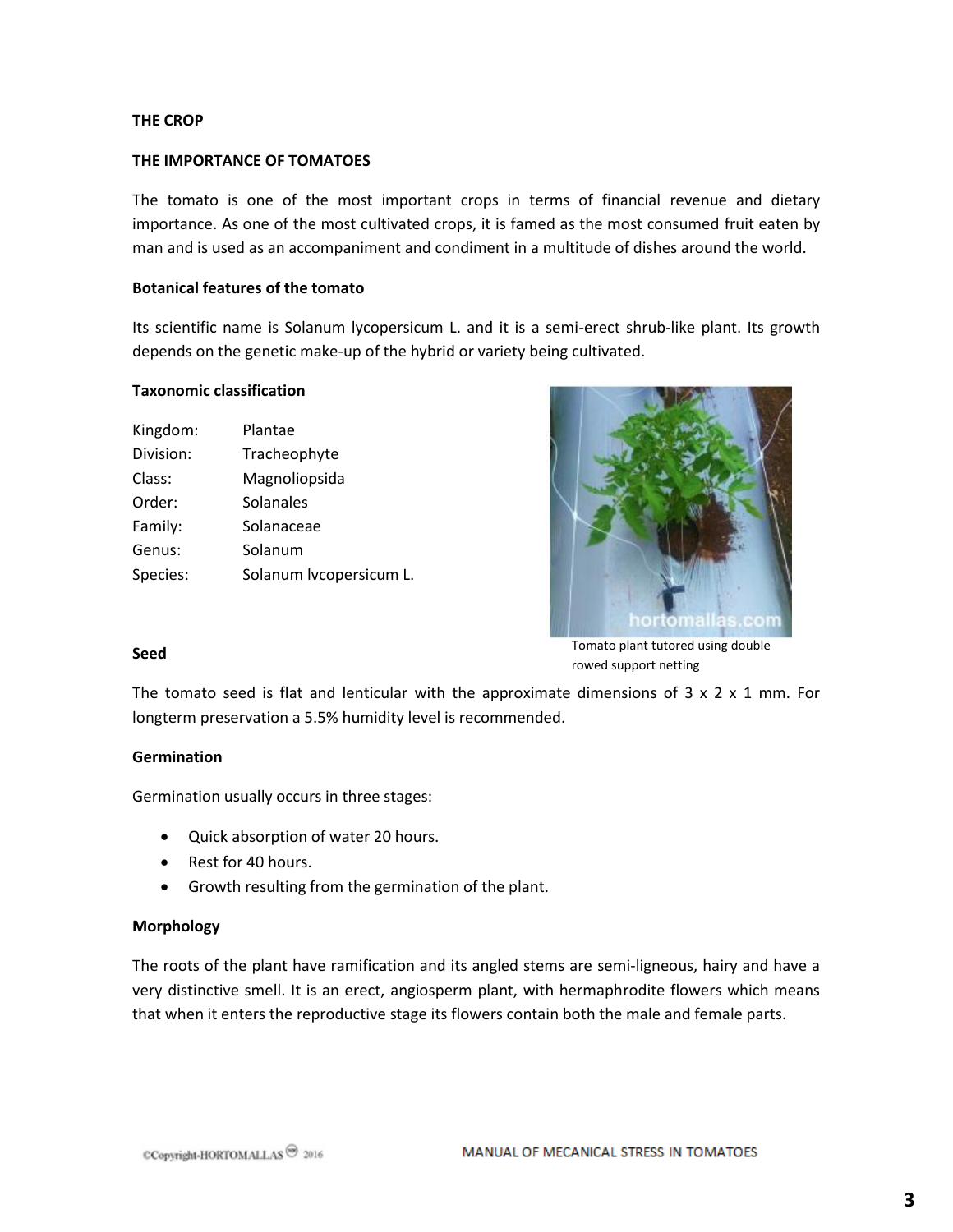#### **Requirements for tomato cultivation**

The conditions needed for optimal development of tomato plants are as follows:

- Tomato plants can be cultivated from 20 MAMSL up to 2,000 MAMSL, depending on its potential and its genetic variety.
- The optimal temperature for cultivations is 30°C and 16°C overnight. However, if the temperature gets close to 30°C it can adversely affect the colour of the fruit.
- Good sunlight is required, so pruning and tutoring is recommended to enable the plants to harness as much light as possible (10).

Flat or semi-flat ground is needed with an appropriate drainage system which allows the crop to retain the moisture it needs. As regards the soil, clay loam soil is recommended as the most suitable for tomato cultivation (10).

#### **Phenological stages of tomato growth (graphic)**

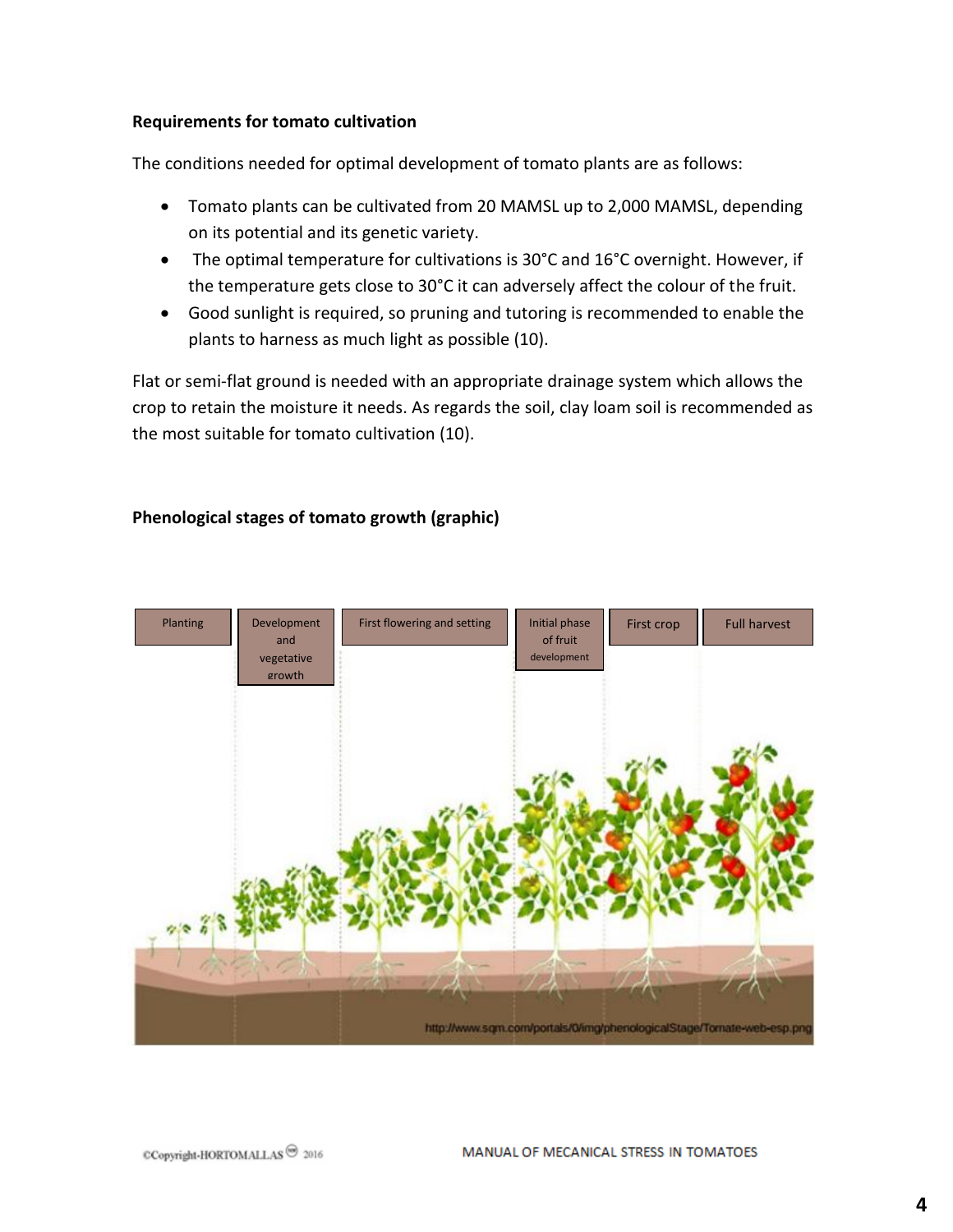#### **Cultural management of tomato crops**

Tomatoes are one of the plants species which can be cultivated both in open fields and in greenhouses. Cultivation in controlled environments can improve production by 100% or more, thanks to better control of the variables which directly affect the efficiency of the crop, such as temperature, moisture levels and amount of sunlight received.

Tutoring with support netting is a horticultural practice that can be employed both in protected and open air environments. This practice allows us to reduce the negative effect of mechanical stress that the plants suffer from environmental factors such as wind and rain, and also improves the efficiency of horticultural tasks such as transplanting, tutoring, handling of the plants until fruits grow on the first raceme, detaching, pruning, handling whilst applying fertilizers and whilst watering, harvesting and sorting of the fruits – these are all tasks which could affect the yield when not carried out properly.



Tomato saplings (Solanum lycopersicum L.) can be planted out in the open air or inside greenhouses.

#### **Key points for tomato crop management**

#### **Transplantation**

Transplantation, or planting out the tomato sapling, is recommended when the plants has 3 or 4 leaves which are 30 days old. The crop density will depend on the type of planting system chosen.

- In hot climates, it is best to do the planting out after the sun has gone down to minimise the heat and other factors.
- Each plant should be placed with its leaves facing the walkways so that the clusters of flowers will be on the same side, making the harvesting of their fruits easier later on.
- The seedlings should be planted with the same depth that they have in the seedbeds.
- Each transplanted plant should be watered with 500 ml of water.
- Regular applications of trademarked tomato products should be carried out to control plant pathogens and insects.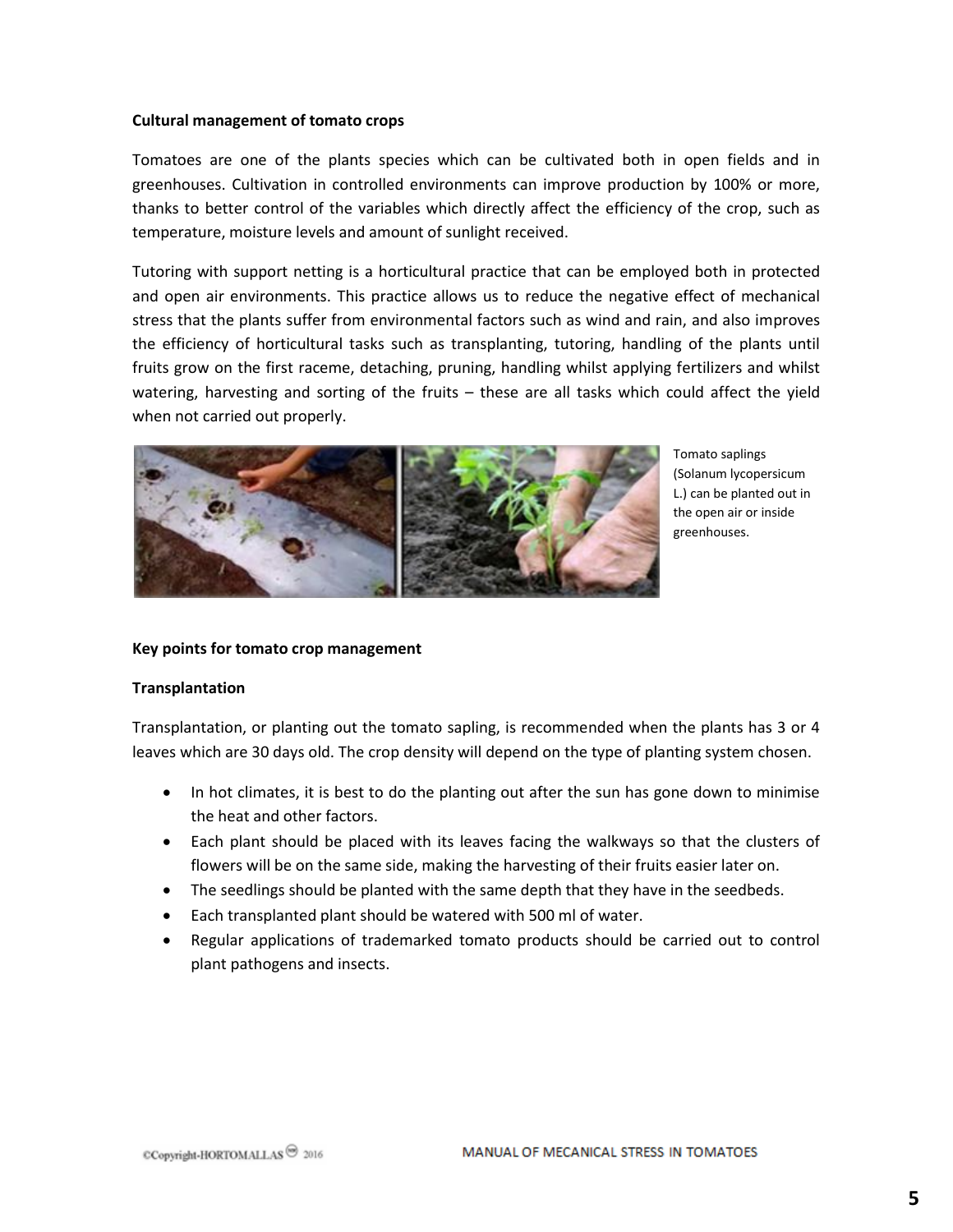#### **Tutoring**

Once the plant has reached a height of 25 to 30cm, it becomes necessary to provide it with supports, requiring its main stem to be attached in order to keep the direction of growth and support the plant. The exact fastening method and positioning of the plant will depend on the tutoring method chosen by the farmer.

#### **Traditional tutoring**

Rods (made from whatever material is available) are positioned directly alongside each seedling and between every four leaves or every two clusters it is fastened to the rod (11, 13).

#### **"Dutch" or "hanging" tutoring method**

With this method the upper section of the stem is fastened using raffia hanging from a metal hook, held in place by the steel cables above the furrows and down the length of the greenhouse. The raffia is then gradually adjusted as the plants get taller.

#### **"Boxed" tutoring**

A post is positioned every four or six plants and stakes are positioned at the edge of each furrow to reinforce the posts. The yarn or raffia is fastened around the plants to provide better support (11).

#### **Tutoring with single row support netting**

Posts are positioned along the furrow between 1.5 meters and 8 meters apart. Tensor wire is fastened to the upper part of the posts along the length of the furrow and then the support netting can be put in place (15).



Diagrams A and B taken from Salas et al. (17). Diagram C taken from Vallejo and Estrada (11).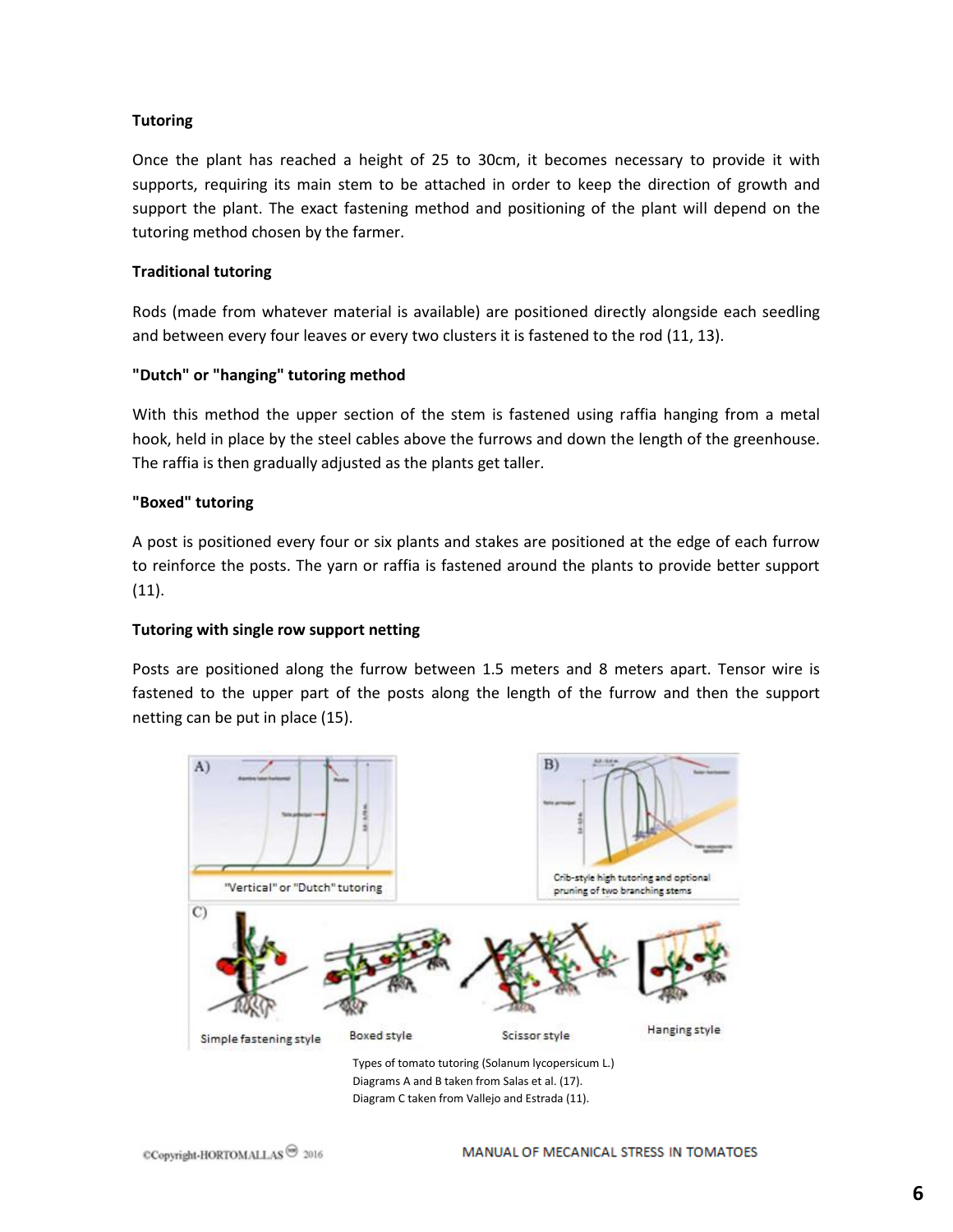#### **Pruning**

Pruning is carried out between 10 to 15 days after planting out and gives shape to the plant and helps its fruits to develop. Among the types of pruning carried out is that which is known as "phytosanitary pruning" (11). This practice is necessary to keep the growth of the stems, leaves, branching stems and fruits under control. Each cut made must be clean to avoid the plant becoming infected with plant pathogens which cause disease. To that end, each tool m ust be sharpened and treated with some type of fungicide or bactericide.





Pruning tomatoes that are being tutored using double rowed support netting.

The traditional tutoring method can be seen here as well as the way the tomato plants are pruned.

#### **Economic and industrial importance of tomato cultivation**

Tomatoes, as with the majority of crops, are recognized for their richness in vitamins, minerals and

amino acids, which are essential nutrients for our balanced diet as humans. Tomatoes are grown the world over and used as an accompaniment in salads and as an essential ingredient for sauces. In 2014, the FAO (Food and Agriculture Organization) reported that the continent producing the greatest amount of this crop was Asia, with just over 60% of the worldwide production and with China as the principal producer. In Mexico, the tomato is the second most exported product, with almost 2 million tonnes per cycle (FAO, 2016).



Pie chart showing the percentage of tomato production worldwide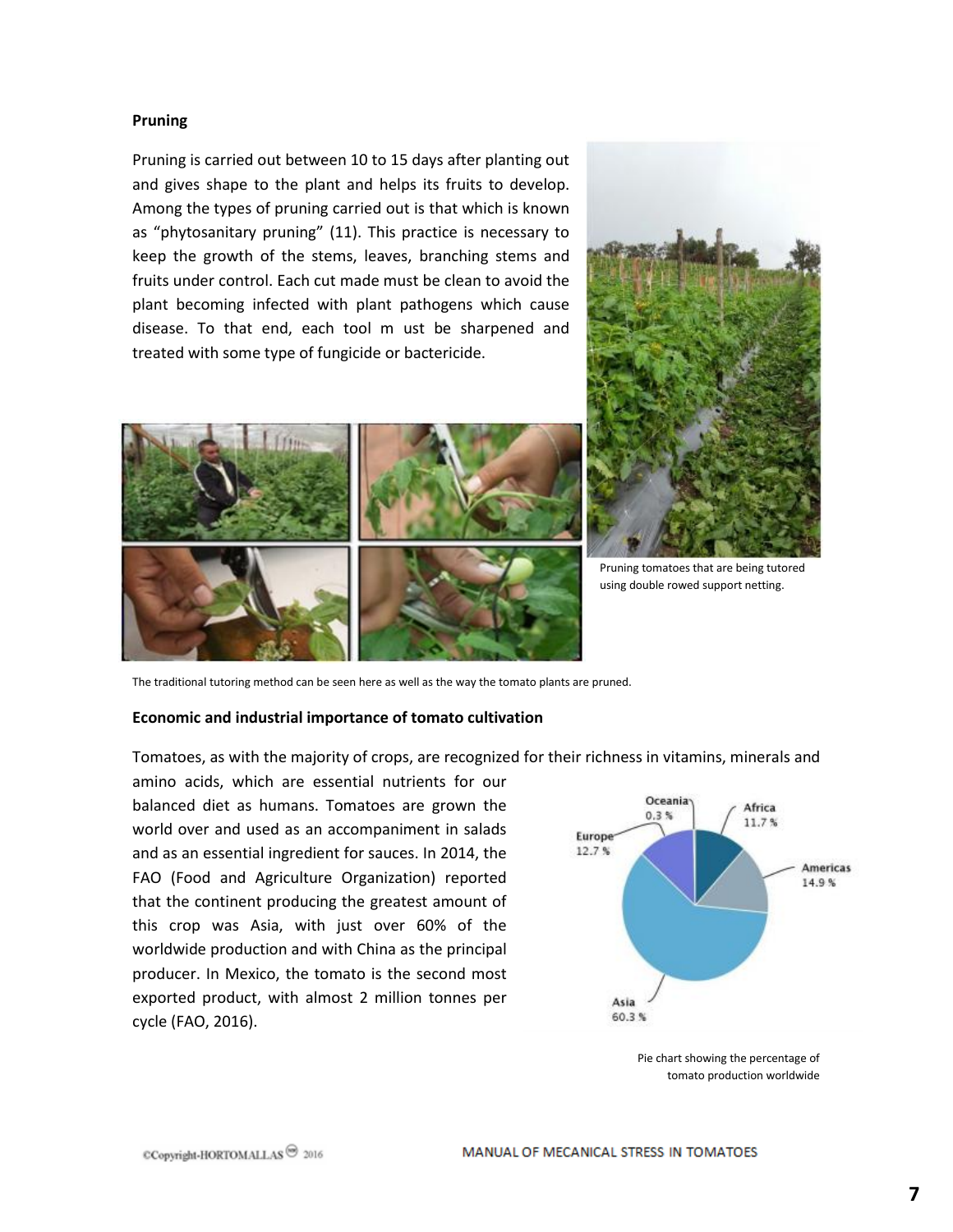#### **Principal causes of loss of tomato crops**

The tomato crop is prone to different factors which can deplete its yields. Due to its significant role as a food source and to the economy, alternative strategies are needed to curb the loss in yields and keep this crop in optimum conditions for its development.

| FACTORS THAT CAN REDUCE TOMATO CROP YIELDS: |                 |  |
|---------------------------------------------|-----------------|--|
| <b>Biotic factors</b>                       | Abiotic factors |  |
| Phytopathegen funguses                      | Water           |  |
| <b>Bacteria</b>                             | Temperature     |  |
| <b>Mechanical stress</b>                    | Light           |  |
| <b>Infestations</b>                         | PH levels       |  |
| Humans and animals                          | Soil            |  |

#### **General points about stress**

#### **What is stress?**

Stress is the state of disturbance that can occur when the environmental conditions are not optimal for a plant's development. To be more precise, it can be defined as "the combination of biochemical and physiological responses of an organism that differentiate themselves from those observed under optimal condition" (3).

#### **Types of stress**

There are various factors which can give rise to stress in plants and they can be categorised into distinct groups. These factors can be environmental, physiological, biochemical, mechanical, amongst many others. Within these groups, we find various types of stress:

- Water stress
- Saline stress
- Temperature stress
- Nutritional stress
- Hormonal stress
- Heavy metal stress
- Mechanical stress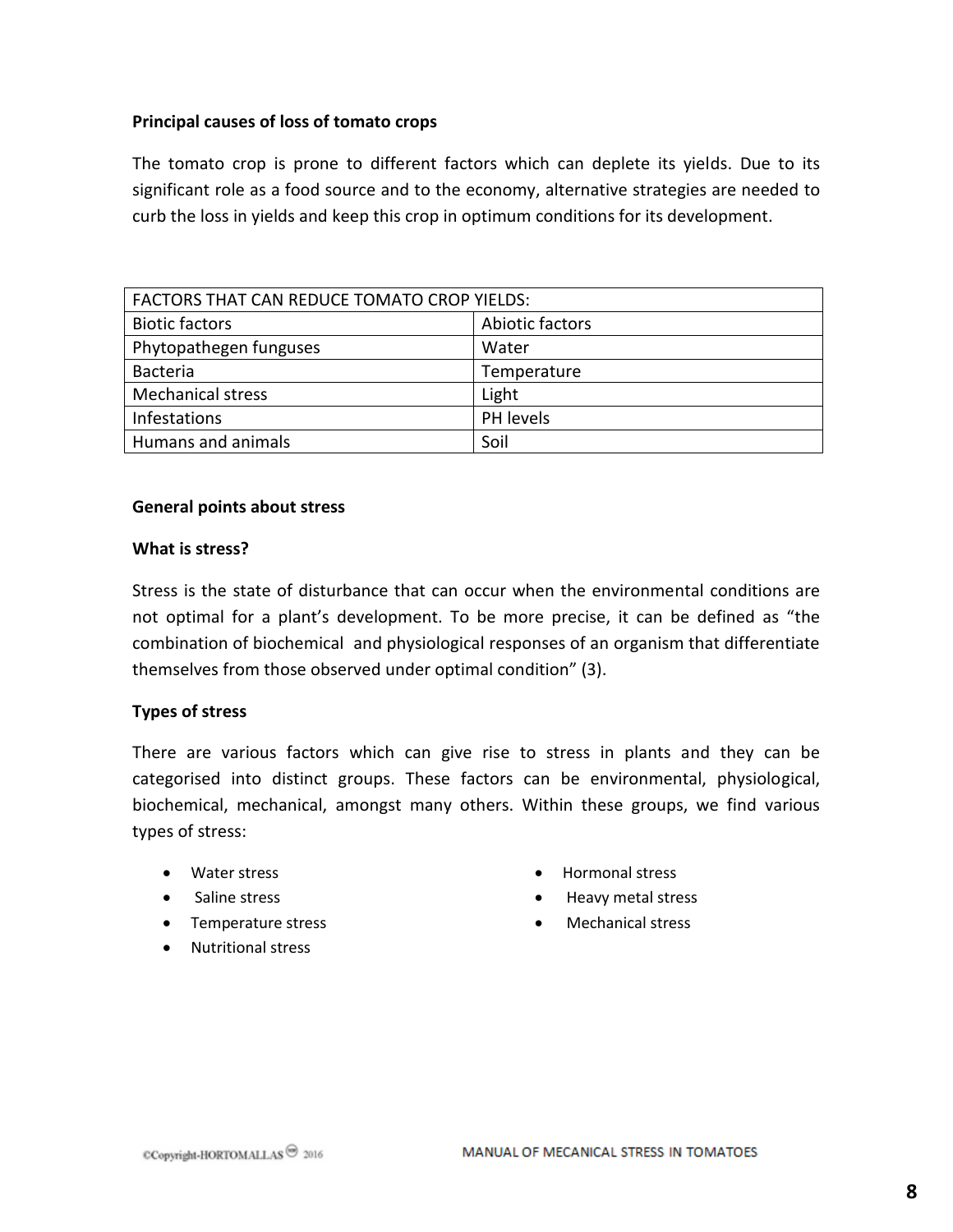#### **Distinctive features of mechanical stress**

#### **Mechanical stress**

Mechanical stress appears as a physical alteration in the plant or in one of its parts (5) and is serious given the potential repercussions to tomato crop yields. It can appear naturally as a result of wind or rain, or be caused by the farmer when carrying out agricultural tasks such as transplantation, pruning, harvesting, or when installing or maintaining the tutoring system employed (6, 5, 2).

#### **Mechanical stress in tomato crops**

Mechanical stress can affect plants at any stage of their development but it causes the most damage when the plants are still seedlings. Mechanical stress will adversely affect their development and hinder their stem and leaf growth. The damage caused can be observed in the plant's soft tissue and in whichever area was exposed to the stress (5), causing a diminished stem thickness in some vegetable species (6).

#### **Consequences of crop stress**

Studies where plants were submitted to mechanical stress (the plants were shaken for several seconds each day), showed that the "Supersonic" and "Rutgers" varieties of tomato plants had their stem and leaf size reduced in comparison with plants that weren't subjected to mechanical stress (6). Another study showed that shaking the plants twice a day during their growth stage resulted in 25% smaller plants with 23% less leaf area and generating 18% less fruit in the final harvest yield (7, 5).

#### **Alternatives**

As has already been mentioned, tomato cultivation is extremely important, and therefore its **profitability** is a subject of great interest. When methods of tutoring tomato crops are discussed, often the traditional raffia support system is what comes to mind. Given that mechanical stress affects every stage of the plant's growth, it is vitally important to reduce its causes and the impact it has when carrying out agricultural tasks.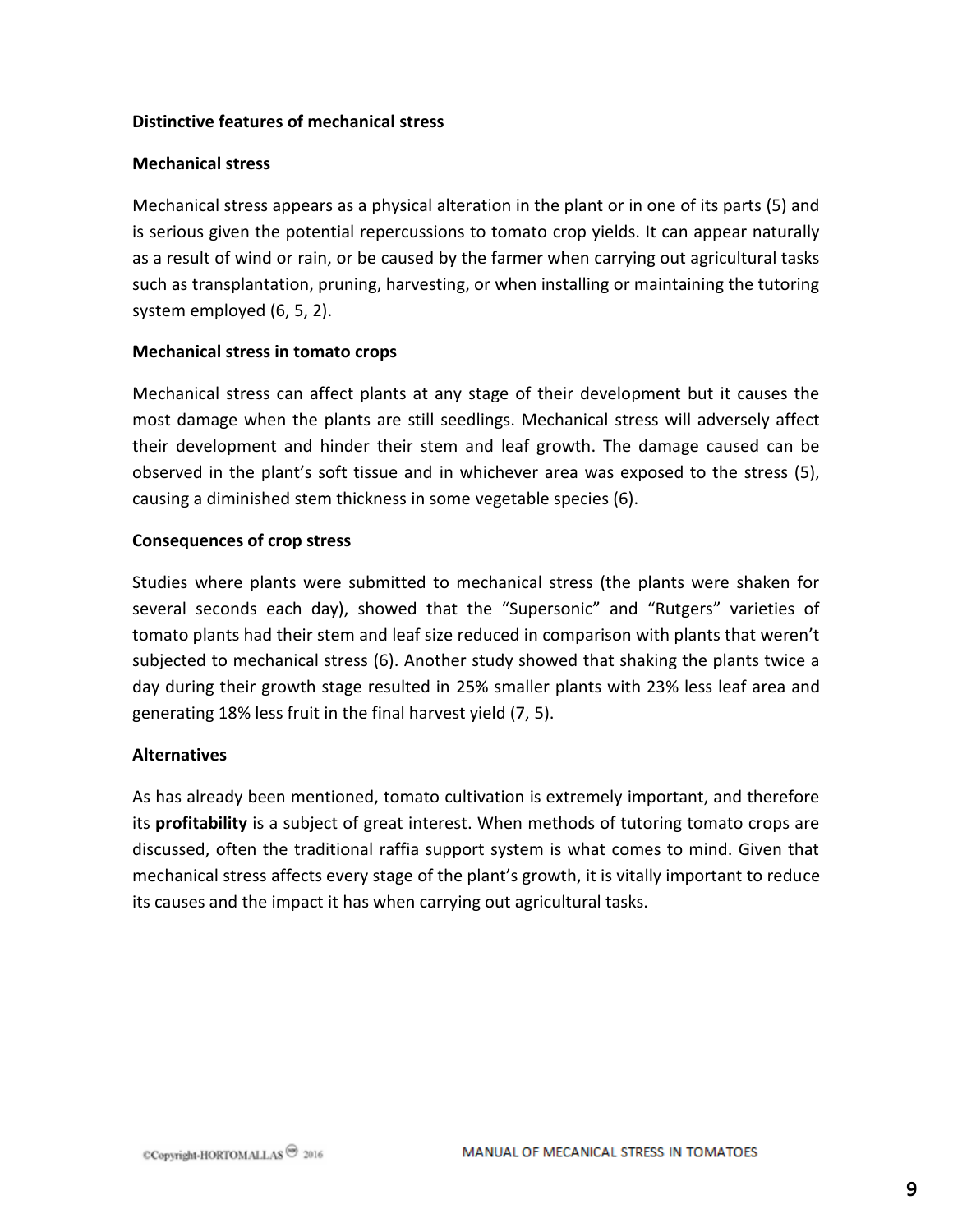#### **HORTOMALLAS® Support Netting**

The traditional tutoring method using raffia requires a great deal of manpower and this in turn causes mechanical stress to the plants. In addition to the labour costs, materials are a large expense as the raffia has to be replaced for each crop cycle. In contrast, tutoring with a support net means that both labour costs and the handling of the plants are reduced, making it a great alternative for crop tutoring.

HORTOMALLAS® support netting is comprised as follows:

- Made from unmodified polypropylene
- Treated with a UV-resistant coating.
- White in color
- 7 threads length-wise
- 6 frame heights
- Box dimensions of 25 x 25 cm
- Bi-orientated allowing it to hold up to 61.2Kg/m².

#### **Uses and field applications**

Support netting can be used to tutor a wide variety of crops such as:

- 
- 
- Tomato . Pumpkin
	- Chilli **Chilli Chilli Chilli Chilli Courgette**)
- Peppers Melon
	-
- Eggplant (aubergine) Cucumber
- 
- 
- Chayote **Green beans**

The nets can be adapted to suit each farmer's preferences and can be installed in a vertical or horizontal manner. They are quick and easy to install – posts are put in place along the length of the furrows, the net is unwound and fastened to the posts with raffia (ties made from plastic or other materials can also be used if preferred).



To see a detailed explanation of how to install support netting, see the TUTORING SOLANACEAS WITH HORTOMALLAS® MANUAL.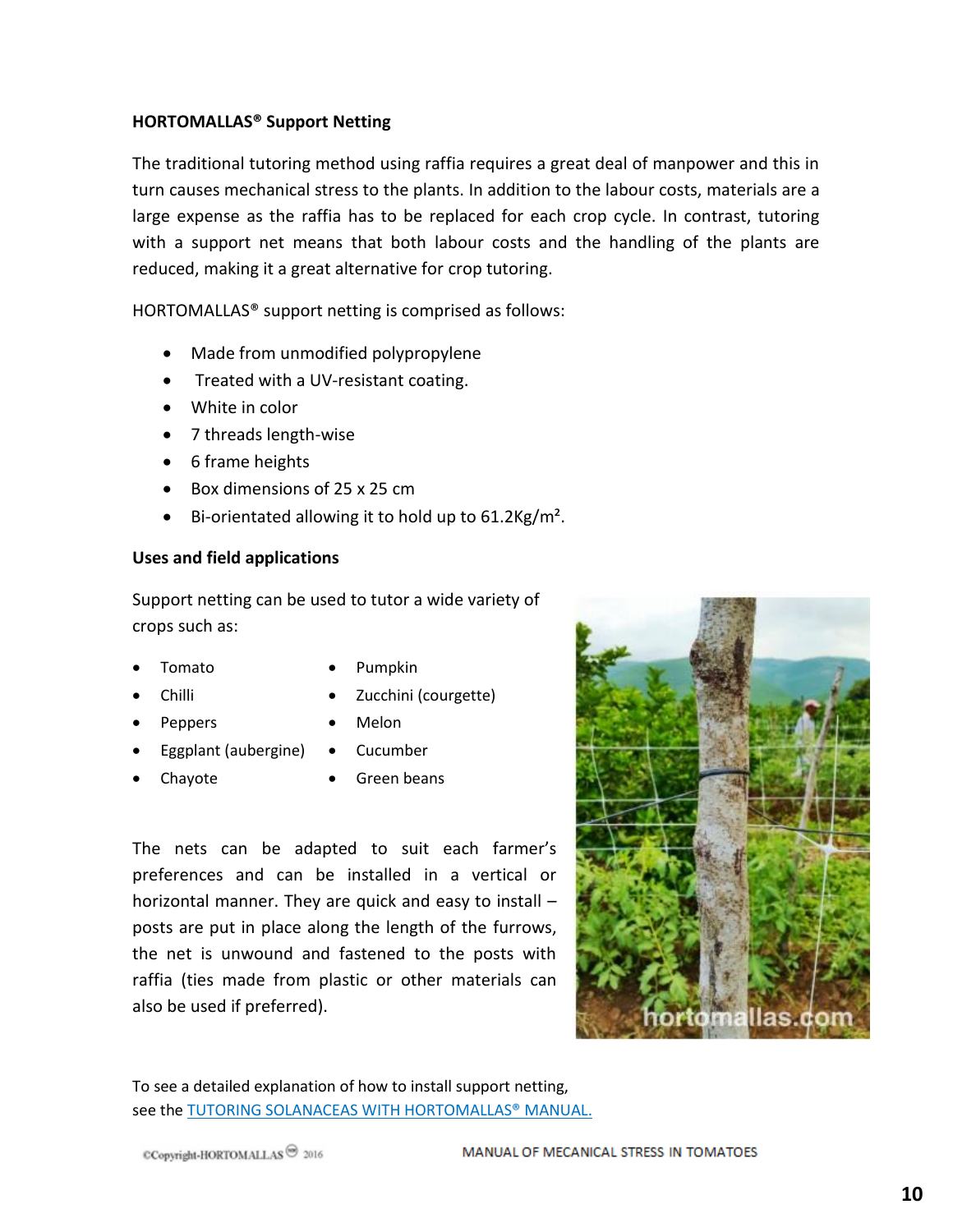#### **HORTOMALLAS Vs. Traditional tutoring**

Traditional tutoring requires a lot of labour to fasten each seedling with raffia and position them uniformly. Also, if one of the threads were to split, the crop could collapse potentially causing some of the plants to be ruined.

Another major disadvantage of using raffia as a support system is that it retains moisture between its threads, providing the perfect conditions for the spread of plant pathogens.

On the other hand, when HORTOMALLAS® support netting is used as a support system, savings are made on all fronts: the installation time, labour costs, the fact that the netting lasts for several cycles of crops and has a low risk of breaking due to being made as a single piece.

HORTOMALLAS® support netting can be positioned in single or double rows (in sandwich or "V" patterns). Double rowed netting greatly facilitates agricultural tasks thanks to the plants being neatly boxed by the netting, allowing for more space between the furrows.



Tomato crop in open fields tutored using HORTOMALLAS® support netting in a double rowedformation.



Tomato crops inside a greenhouse, using doublerowed support netting

It is recommended that the stakes are put in place a few days before planting out the seedlings so that their roots are not damaged by installing the stakes, avoiding causing them mechanical stress.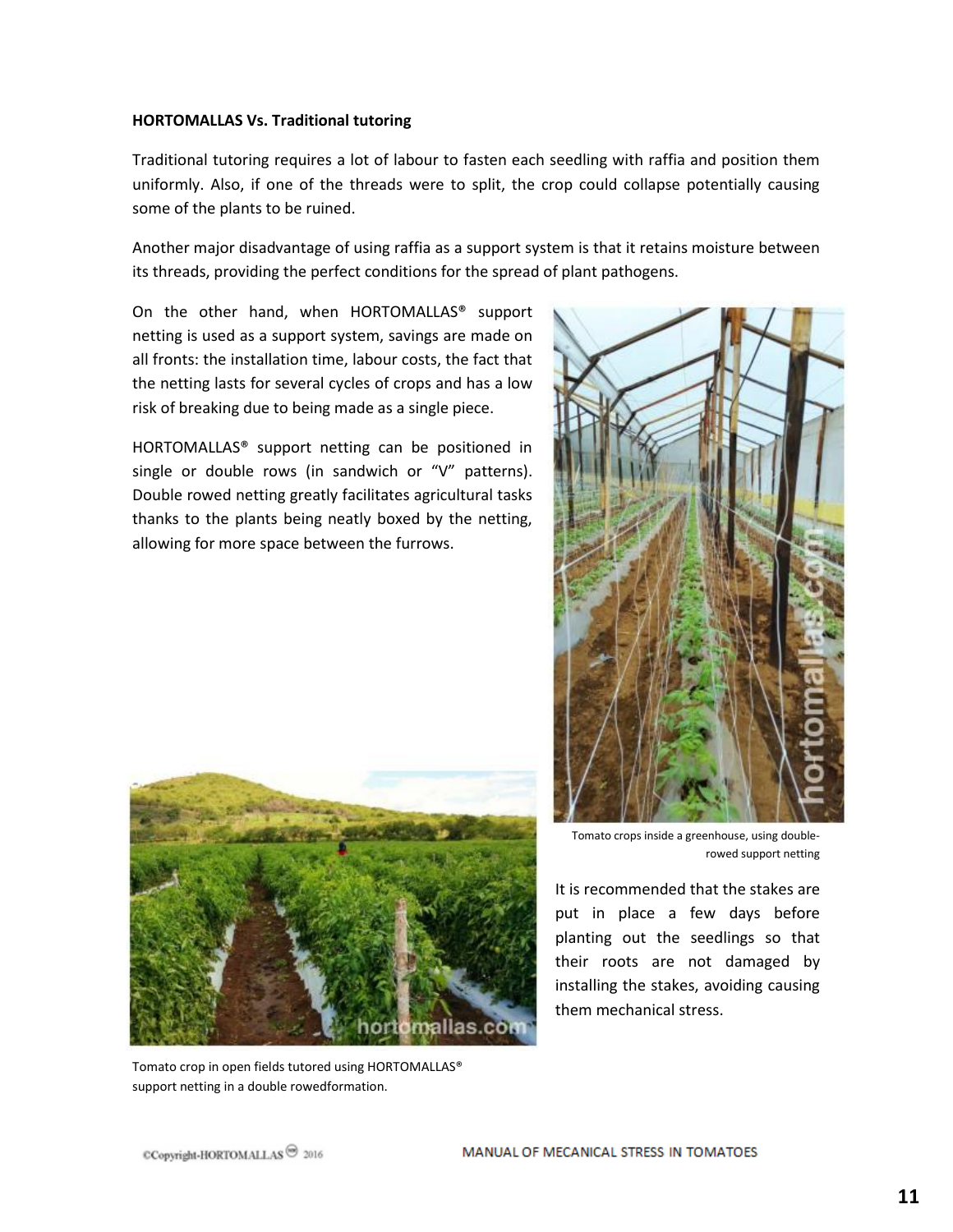#### **Surveying the damages**

Every plant lost due to mechanical stress caused from carrying out agricultural tasks results in decreased production. Perhaps some farmers wouldn't be overly concerned about losing a few plants whilst pruning (contaminating the plants), when fastening the plants to a tutoring system (strangling their stems) or from constantly handling the plants whilst tutoring them (vibrating movement).

However, SIAP reported in its preliminary data that 39.5 tonnes of tomatoes per hectare were produced in 2009. That means 25,000 plants per hectare producing 1.58 kg per plant. It has been reported that up to 18% of the yield can be lost due to mechanical stress caused during the production stage. This equates to 7,110 kg per hectare, with a value of US\$ 8, 887.50.

For this reason, it is important for every farmer to ask himself: When did decreases in production start to occur? Based on that, the methods needed to carry out agricultural tasks more efficiently and to reduce crop losses can be identified and refined.

#### **Mechanical conditioning**

As we've seen, mechanical stress can be damaging to crops. However, it occurs in the daily life of any plant. As a result of studies on the effects of mechanical stress on plants, it has been noted that mechanical stress can be used to the plant's advantage. Using mechanical stress as "mechanical conditioning" is a method used to control the growth of the seedlings, specifically their size and the thickness of their stems (5, 2) prior to their being planted out. This type of mechanical stress can be used by seedling production companies without causing long-term damage to their crops and can be adapted to different

production processes. Among its benefits are uniform seedling height, increased resilience during transportation and a greater ability to adapt to environmental conditions in open fields (5, 2).



Seedling tomato plants being exposed to mechanical conditioning (mechanical stress) using a roller to make their growth uniform. Photo taken from Garner and Björkman (16).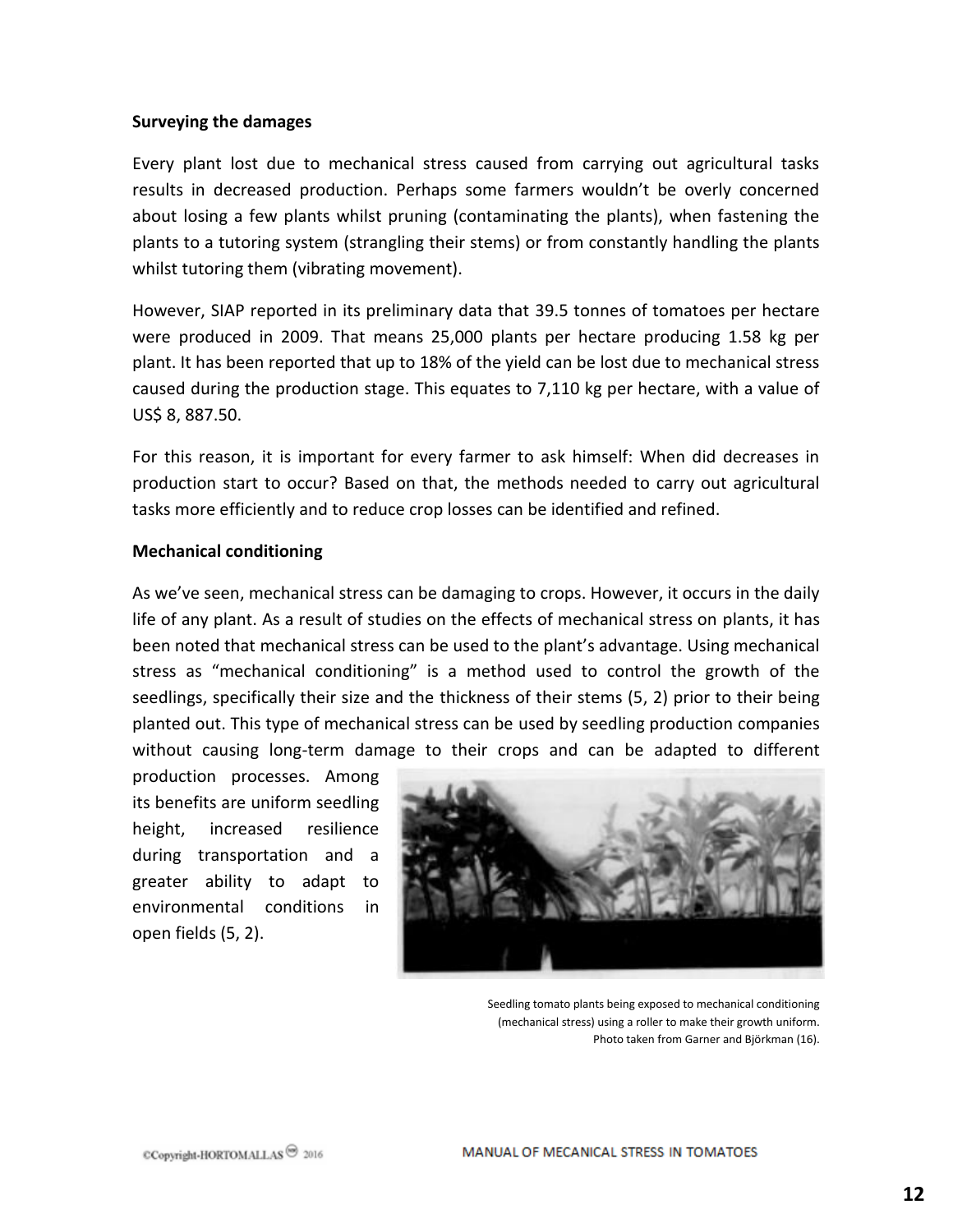The types of mechanical conditioning used by companies are vastly different from the mechanical stress that we see in the field. Their methods consist of rubbing the plants with different materials, even shaking the seedlings lightly to stimulate more positive responses when they are planted out (5, 2).

Once the seedlings that have received the mechanical conditioning treatments are planted out, they are more resilient to the handling they naturally suffer during this process. However, it is extremely important to reduce mechanical stress to a bare minimum during the plant's developmental and fruitbearing stages.



HORTOMALLAS® support netting being installed in a double-rowed formation for a crop of tomato plants.



Tomato fruits being supports by HORTOMALLAS® support netting.

HORTOMALLAS® support netting helps to reduce the mechanical stress caused by excessive handling of the plants, is easy to install and offers a complete support system that is robust enough to support your crops. It is essential for tomatoes to have a good support system during cultivation so that the weight of their fruits do not cause their branching stems to break.